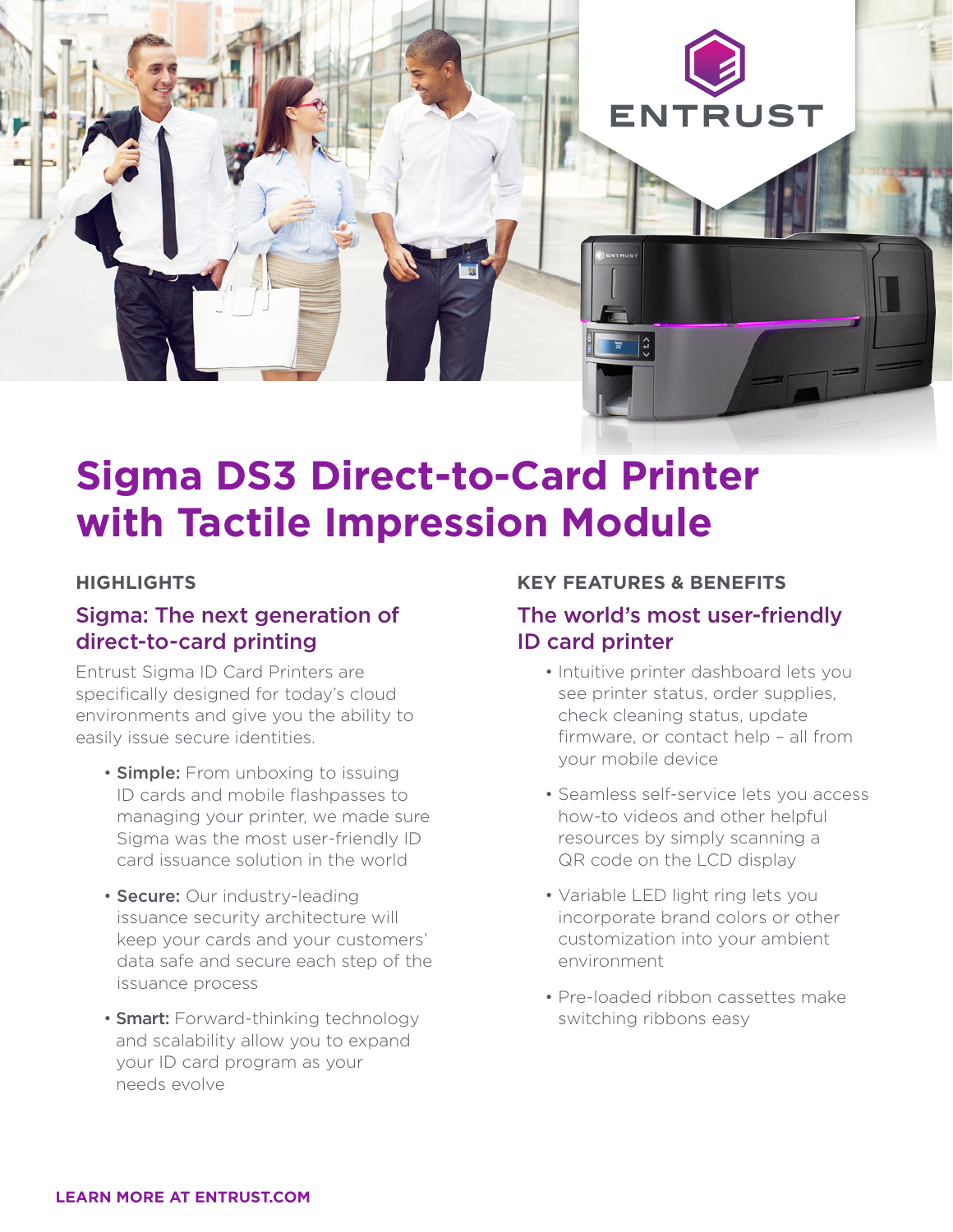# Unmatched security

- Optional locks
- Secure boot protects system from malware or virus on boot-up
- Trusted Platform Module (TPM) manages the printer's own TLS/SSL certificates and keys
- Connection and data sent between software and printer is encrypted
- Customer data is encrypted and is not stored in the printer after printing is complete
- Security features added to cards protect from tampering and counterfeiting:
	- UV printing
	- Luster printing
	- Color tactile printing

## Flexibility and scalability built for the future

- Issuance capabilities include physical cards and digital mobile flashpass
- Choose on-premises or cloud-hosted deployment
- Expand your ID program as your needs change by adding multi-hopper, smart card capabilities, color tactile printing, and more
- Print anytime, anywhere with your mobile device (iOS, Android, Windows)

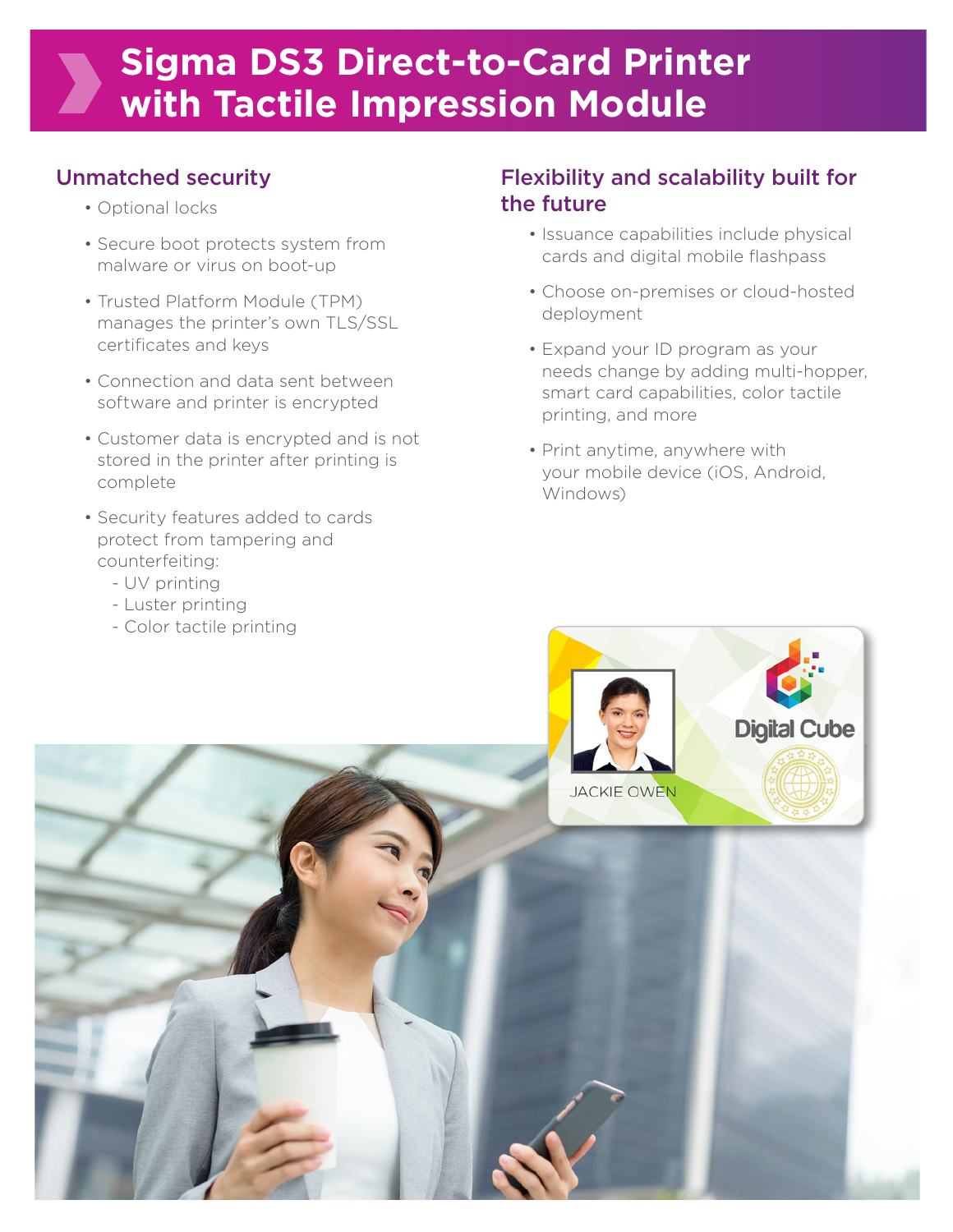## **TECHNICAL SPECIFICATIONS**

#### **Standard Features & Supplies**

| Print technology        | Dye sublimation                                                                                                             |
|-------------------------|-----------------------------------------------------------------------------------------------------------------------------|
| Print capabilities      | Single or dual-sided                                                                                                        |
| Print resolution        | 300 dots per inch (dpi) (300 X 600, 300 X 1200)                                                                             |
| Print and tactile speed | Tactile Impression Module speed to 150 cards per hour (cph)                                                                 |
| Card capacity           | Input hopper: 125 cards<br>Output hopper: 25 cards<br>Reject hopper: 10 cards                                               |
| Card sizes              | Thickness: 0.010 inches to 0.040 inches (0.25mm - 1.016mm)<br>Dimension: ID-1, CR-79                                        |
| Operating environment   | Temperature: $60^{\circ}$ F to 95 $^{\circ}$ F (15 $^{\circ}$ C to 35 $^{\circ}$ C)<br>Humidity: 20-80% RH - non-condensing |
| Physical dimensions     | L 26.25 in x W 8.9 in x H 9.5in / L 66.7 cm x 22.6cm x 24.1cm                                                               |
| Weight                  | 21.5 lbs (9.75 kg)                                                                                                          |
| Connectivity            | USB and Ethernet                                                                                                            |
| Warranty                | 36 months                                                                                                                   |
|                         |                                                                                                                             |